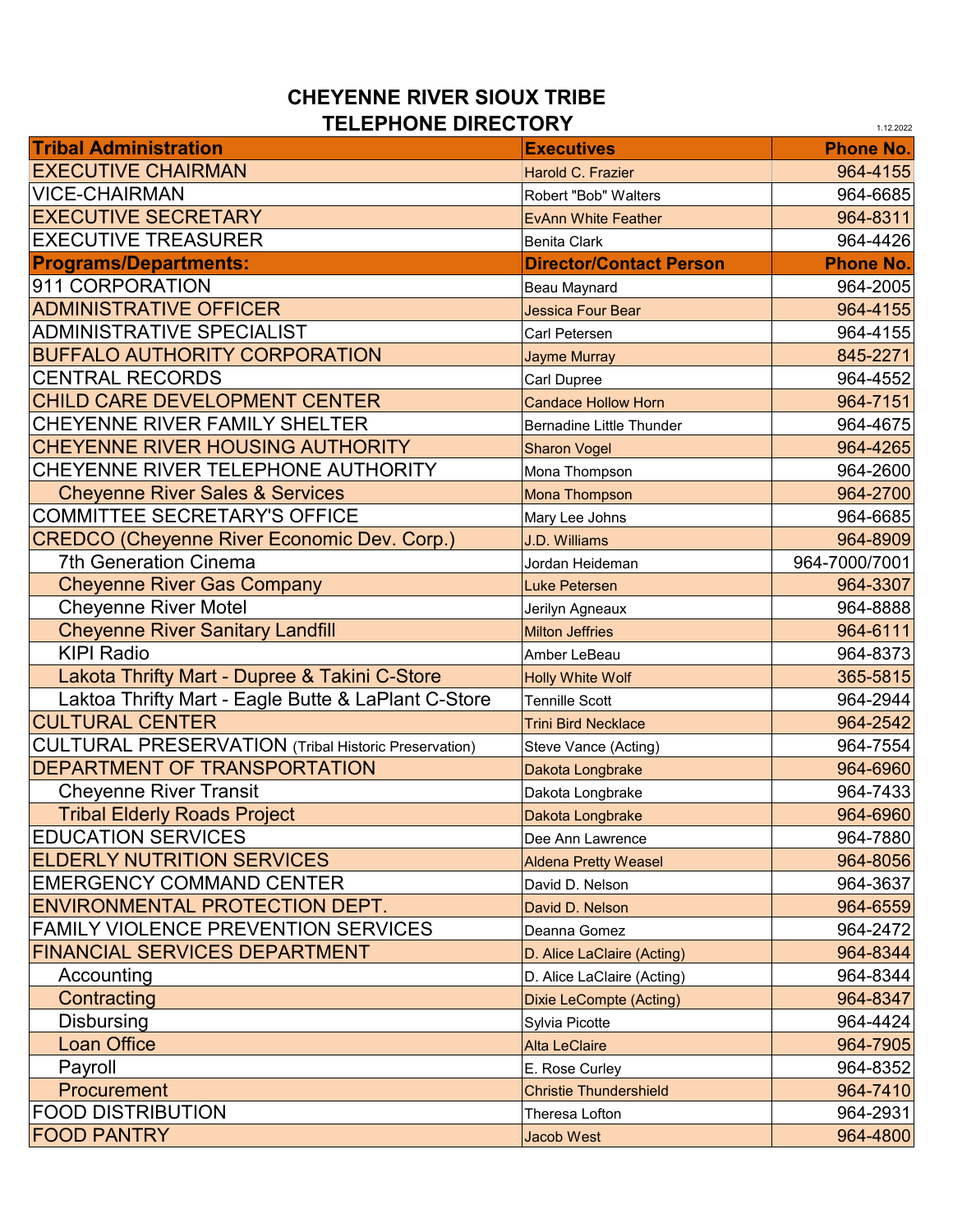| <b>GAME, FISH &amp; PARKS</b><br>964-7812<br><b>Wakpa Waste Animal Shelter</b><br>964-7387<br><b>Ethel Morgan</b><br>HEAD START OFFICE (ADMINISTRATION)<br>964-8710<br>Geri Zorin<br><b>Cherry Creek Center</b><br>538-4228<br><b>Geri Zorin</b><br><b>Dupree Center</b><br>365-5481<br>Geri Zorin<br><b>Eagle Butte Center</b><br>964-8714<br><b>Geri Zorin</b><br><b>Red Scaffold Center</b><br>538-4230<br>Geri Zorin<br><b>Swiftbird Center</b><br>733-2190<br><b>Geri Zorin</b><br><b>Timber Lake Center</b><br>865-3183<br>Geri Zorin<br><b>White Horse Center</b><br>733-2457<br><b>Geri Zorin</b><br><b>HOMELESS SHELTER</b><br>964-8673<br>Daniel Butcher<br><b>HOUSING IMPROVEMENT PROGRAM</b><br>964-6761<br><b>Connie LeBeau</b><br><b>HUMAN RESOURCES OFFICE</b><br>964-4818<br>Tawny Lawrence<br><b>Employee Assistance Program</b><br>964-3115<br><b>Calee LeCompte</b><br><b>Insurance Services Office</b><br>964-4819<br>Michelle G. Moran<br><b>INDIAN CHILD WELFARE PROGRAM</b><br>964-6460<br><b>Diane Garreau</b><br><b>Child &amp; Family Services</b><br>964-6462<br>Kristi Gutierrez<br><b>Emergency Shelter Home</b><br>964-6450<br><b>Willetta Ducheneaux</b><br><b>JUDICIAL DEPARTMENT</b><br>964-6602<br>Brenda Claymore/Dale Iron Lightning<br><b>Civil Court</b><br>964-6602<br><b>Brenda Claymore</b><br><b>Children's Court</b><br>964-3737<br>Karen Jeffries<br><b>Criminal Court</b><br>964-2996<br><b>Curtis Carroll</b><br>Probation Office (Juvenile & Adult)<br>964-3736<br>Jon Little Wounded/Braden Dupris<br><b>Prosecutor Services</b><br>964-2574<br>Vacant<br><b>Background Checks Office</b><br>964-6748<br>Belinda In The Woods<br><b>Public Defender</b><br>964-4224<br><b>James Martin</b><br>LAW ENFORCEMENT DEPARTMENT<br>964-4567<br>Charles LeCompte, Chief of Police<br><b>Police Department</b><br>964-4567<br><b>Detention Services</b><br>964-6505<br>Frankie Cavanaugh<br>Control (Dispatch)<br>964-2155<br><b>Frankie Cavanaugh</b><br><b>Adult Detention</b><br>Frankie Cavanaugh<br>964-2157<br><b>Indian Highway Safety Grant</b><br>964-4600<br><b>Rose Mandan</b><br><b>Juvenile Detention</b><br>964-4577<br>Frankie Cavanaugh<br><b>Social Detoxification Services</b><br>964-2150<br><b>Frankie Cavanaugh</b><br><b>LEGAL DEPARTMENT</b><br>964-6686<br><b>Tracey Zephier</b><br>LOW INCOME HOME ENERGY ASSISTANCE PROG.<br>964-8384<br><b>Anita Thompson</b> |
|---------------------------------------------------------------------------------------------------------------------------------------------------------------------------------------------------------------------------------------------------------------------------------------------------------------------------------------------------------------------------------------------------------------------------------------------------------------------------------------------------------------------------------------------------------------------------------------------------------------------------------------------------------------------------------------------------------------------------------------------------------------------------------------------------------------------------------------------------------------------------------------------------------------------------------------------------------------------------------------------------------------------------------------------------------------------------------------------------------------------------------------------------------------------------------------------------------------------------------------------------------------------------------------------------------------------------------------------------------------------------------------------------------------------------------------------------------------------------------------------------------------------------------------------------------------------------------------------------------------------------------------------------------------------------------------------------------------------------------------------------------------------------------------------------------------------------------------------------------------------------------------------------------------------------------------------------------------------------------------------------------------------------------------------------------------------------------------------------------------------------------------------------------------------------------------------------------------------------------------------------------------------------------------------------------------------------------------------------------------------------------------------------------------------------------|
|                                                                                                                                                                                                                                                                                                                                                                                                                                                                                                                                                                                                                                                                                                                                                                                                                                                                                                                                                                                                                                                                                                                                                                                                                                                                                                                                                                                                                                                                                                                                                                                                                                                                                                                                                                                                                                                                                                                                                                                                                                                                                                                                                                                                                                                                                                                                                                                                                                 |
|                                                                                                                                                                                                                                                                                                                                                                                                                                                                                                                                                                                                                                                                                                                                                                                                                                                                                                                                                                                                                                                                                                                                                                                                                                                                                                                                                                                                                                                                                                                                                                                                                                                                                                                                                                                                                                                                                                                                                                                                                                                                                                                                                                                                                                                                                                                                                                                                                                 |
|                                                                                                                                                                                                                                                                                                                                                                                                                                                                                                                                                                                                                                                                                                                                                                                                                                                                                                                                                                                                                                                                                                                                                                                                                                                                                                                                                                                                                                                                                                                                                                                                                                                                                                                                                                                                                                                                                                                                                                                                                                                                                                                                                                                                                                                                                                                                                                                                                                 |
|                                                                                                                                                                                                                                                                                                                                                                                                                                                                                                                                                                                                                                                                                                                                                                                                                                                                                                                                                                                                                                                                                                                                                                                                                                                                                                                                                                                                                                                                                                                                                                                                                                                                                                                                                                                                                                                                                                                                                                                                                                                                                                                                                                                                                                                                                                                                                                                                                                 |
|                                                                                                                                                                                                                                                                                                                                                                                                                                                                                                                                                                                                                                                                                                                                                                                                                                                                                                                                                                                                                                                                                                                                                                                                                                                                                                                                                                                                                                                                                                                                                                                                                                                                                                                                                                                                                                                                                                                                                                                                                                                                                                                                                                                                                                                                                                                                                                                                                                 |
|                                                                                                                                                                                                                                                                                                                                                                                                                                                                                                                                                                                                                                                                                                                                                                                                                                                                                                                                                                                                                                                                                                                                                                                                                                                                                                                                                                                                                                                                                                                                                                                                                                                                                                                                                                                                                                                                                                                                                                                                                                                                                                                                                                                                                                                                                                                                                                                                                                 |
|                                                                                                                                                                                                                                                                                                                                                                                                                                                                                                                                                                                                                                                                                                                                                                                                                                                                                                                                                                                                                                                                                                                                                                                                                                                                                                                                                                                                                                                                                                                                                                                                                                                                                                                                                                                                                                                                                                                                                                                                                                                                                                                                                                                                                                                                                                                                                                                                                                 |
|                                                                                                                                                                                                                                                                                                                                                                                                                                                                                                                                                                                                                                                                                                                                                                                                                                                                                                                                                                                                                                                                                                                                                                                                                                                                                                                                                                                                                                                                                                                                                                                                                                                                                                                                                                                                                                                                                                                                                                                                                                                                                                                                                                                                                                                                                                                                                                                                                                 |
|                                                                                                                                                                                                                                                                                                                                                                                                                                                                                                                                                                                                                                                                                                                                                                                                                                                                                                                                                                                                                                                                                                                                                                                                                                                                                                                                                                                                                                                                                                                                                                                                                                                                                                                                                                                                                                                                                                                                                                                                                                                                                                                                                                                                                                                                                                                                                                                                                                 |
|                                                                                                                                                                                                                                                                                                                                                                                                                                                                                                                                                                                                                                                                                                                                                                                                                                                                                                                                                                                                                                                                                                                                                                                                                                                                                                                                                                                                                                                                                                                                                                                                                                                                                                                                                                                                                                                                                                                                                                                                                                                                                                                                                                                                                                                                                                                                                                                                                                 |
|                                                                                                                                                                                                                                                                                                                                                                                                                                                                                                                                                                                                                                                                                                                                                                                                                                                                                                                                                                                                                                                                                                                                                                                                                                                                                                                                                                                                                                                                                                                                                                                                                                                                                                                                                                                                                                                                                                                                                                                                                                                                                                                                                                                                                                                                                                                                                                                                                                 |
|                                                                                                                                                                                                                                                                                                                                                                                                                                                                                                                                                                                                                                                                                                                                                                                                                                                                                                                                                                                                                                                                                                                                                                                                                                                                                                                                                                                                                                                                                                                                                                                                                                                                                                                                                                                                                                                                                                                                                                                                                                                                                                                                                                                                                                                                                                                                                                                                                                 |
|                                                                                                                                                                                                                                                                                                                                                                                                                                                                                                                                                                                                                                                                                                                                                                                                                                                                                                                                                                                                                                                                                                                                                                                                                                                                                                                                                                                                                                                                                                                                                                                                                                                                                                                                                                                                                                                                                                                                                                                                                                                                                                                                                                                                                                                                                                                                                                                                                                 |
|                                                                                                                                                                                                                                                                                                                                                                                                                                                                                                                                                                                                                                                                                                                                                                                                                                                                                                                                                                                                                                                                                                                                                                                                                                                                                                                                                                                                                                                                                                                                                                                                                                                                                                                                                                                                                                                                                                                                                                                                                                                                                                                                                                                                                                                                                                                                                                                                                                 |
|                                                                                                                                                                                                                                                                                                                                                                                                                                                                                                                                                                                                                                                                                                                                                                                                                                                                                                                                                                                                                                                                                                                                                                                                                                                                                                                                                                                                                                                                                                                                                                                                                                                                                                                                                                                                                                                                                                                                                                                                                                                                                                                                                                                                                                                                                                                                                                                                                                 |
|                                                                                                                                                                                                                                                                                                                                                                                                                                                                                                                                                                                                                                                                                                                                                                                                                                                                                                                                                                                                                                                                                                                                                                                                                                                                                                                                                                                                                                                                                                                                                                                                                                                                                                                                                                                                                                                                                                                                                                                                                                                                                                                                                                                                                                                                                                                                                                                                                                 |
|                                                                                                                                                                                                                                                                                                                                                                                                                                                                                                                                                                                                                                                                                                                                                                                                                                                                                                                                                                                                                                                                                                                                                                                                                                                                                                                                                                                                                                                                                                                                                                                                                                                                                                                                                                                                                                                                                                                                                                                                                                                                                                                                                                                                                                                                                                                                                                                                                                 |
|                                                                                                                                                                                                                                                                                                                                                                                                                                                                                                                                                                                                                                                                                                                                                                                                                                                                                                                                                                                                                                                                                                                                                                                                                                                                                                                                                                                                                                                                                                                                                                                                                                                                                                                                                                                                                                                                                                                                                                                                                                                                                                                                                                                                                                                                                                                                                                                                                                 |
|                                                                                                                                                                                                                                                                                                                                                                                                                                                                                                                                                                                                                                                                                                                                                                                                                                                                                                                                                                                                                                                                                                                                                                                                                                                                                                                                                                                                                                                                                                                                                                                                                                                                                                                                                                                                                                                                                                                                                                                                                                                                                                                                                                                                                                                                                                                                                                                                                                 |
|                                                                                                                                                                                                                                                                                                                                                                                                                                                                                                                                                                                                                                                                                                                                                                                                                                                                                                                                                                                                                                                                                                                                                                                                                                                                                                                                                                                                                                                                                                                                                                                                                                                                                                                                                                                                                                                                                                                                                                                                                                                                                                                                                                                                                                                                                                                                                                                                                                 |
|                                                                                                                                                                                                                                                                                                                                                                                                                                                                                                                                                                                                                                                                                                                                                                                                                                                                                                                                                                                                                                                                                                                                                                                                                                                                                                                                                                                                                                                                                                                                                                                                                                                                                                                                                                                                                                                                                                                                                                                                                                                                                                                                                                                                                                                                                                                                                                                                                                 |
|                                                                                                                                                                                                                                                                                                                                                                                                                                                                                                                                                                                                                                                                                                                                                                                                                                                                                                                                                                                                                                                                                                                                                                                                                                                                                                                                                                                                                                                                                                                                                                                                                                                                                                                                                                                                                                                                                                                                                                                                                                                                                                                                                                                                                                                                                                                                                                                                                                 |
|                                                                                                                                                                                                                                                                                                                                                                                                                                                                                                                                                                                                                                                                                                                                                                                                                                                                                                                                                                                                                                                                                                                                                                                                                                                                                                                                                                                                                                                                                                                                                                                                                                                                                                                                                                                                                                                                                                                                                                                                                                                                                                                                                                                                                                                                                                                                                                                                                                 |
|                                                                                                                                                                                                                                                                                                                                                                                                                                                                                                                                                                                                                                                                                                                                                                                                                                                                                                                                                                                                                                                                                                                                                                                                                                                                                                                                                                                                                                                                                                                                                                                                                                                                                                                                                                                                                                                                                                                                                                                                                                                                                                                                                                                                                                                                                                                                                                                                                                 |
|                                                                                                                                                                                                                                                                                                                                                                                                                                                                                                                                                                                                                                                                                                                                                                                                                                                                                                                                                                                                                                                                                                                                                                                                                                                                                                                                                                                                                                                                                                                                                                                                                                                                                                                                                                                                                                                                                                                                                                                                                                                                                                                                                                                                                                                                                                                                                                                                                                 |
|                                                                                                                                                                                                                                                                                                                                                                                                                                                                                                                                                                                                                                                                                                                                                                                                                                                                                                                                                                                                                                                                                                                                                                                                                                                                                                                                                                                                                                                                                                                                                                                                                                                                                                                                                                                                                                                                                                                                                                                                                                                                                                                                                                                                                                                                                                                                                                                                                                 |
|                                                                                                                                                                                                                                                                                                                                                                                                                                                                                                                                                                                                                                                                                                                                                                                                                                                                                                                                                                                                                                                                                                                                                                                                                                                                                                                                                                                                                                                                                                                                                                                                                                                                                                                                                                                                                                                                                                                                                                                                                                                                                                                                                                                                                                                                                                                                                                                                                                 |
|                                                                                                                                                                                                                                                                                                                                                                                                                                                                                                                                                                                                                                                                                                                                                                                                                                                                                                                                                                                                                                                                                                                                                                                                                                                                                                                                                                                                                                                                                                                                                                                                                                                                                                                                                                                                                                                                                                                                                                                                                                                                                                                                                                                                                                                                                                                                                                                                                                 |
|                                                                                                                                                                                                                                                                                                                                                                                                                                                                                                                                                                                                                                                                                                                                                                                                                                                                                                                                                                                                                                                                                                                                                                                                                                                                                                                                                                                                                                                                                                                                                                                                                                                                                                                                                                                                                                                                                                                                                                                                                                                                                                                                                                                                                                                                                                                                                                                                                                 |
|                                                                                                                                                                                                                                                                                                                                                                                                                                                                                                                                                                                                                                                                                                                                                                                                                                                                                                                                                                                                                                                                                                                                                                                                                                                                                                                                                                                                                                                                                                                                                                                                                                                                                                                                                                                                                                                                                                                                                                                                                                                                                                                                                                                                                                                                                                                                                                                                                                 |
|                                                                                                                                                                                                                                                                                                                                                                                                                                                                                                                                                                                                                                                                                                                                                                                                                                                                                                                                                                                                                                                                                                                                                                                                                                                                                                                                                                                                                                                                                                                                                                                                                                                                                                                                                                                                                                                                                                                                                                                                                                                                                                                                                                                                                                                                                                                                                                                                                                 |
|                                                                                                                                                                                                                                                                                                                                                                                                                                                                                                                                                                                                                                                                                                                                                                                                                                                                                                                                                                                                                                                                                                                                                                                                                                                                                                                                                                                                                                                                                                                                                                                                                                                                                                                                                                                                                                                                                                                                                                                                                                                                                                                                                                                                                                                                                                                                                                                                                                 |
|                                                                                                                                                                                                                                                                                                                                                                                                                                                                                                                                                                                                                                                                                                                                                                                                                                                                                                                                                                                                                                                                                                                                                                                                                                                                                                                                                                                                                                                                                                                                                                                                                                                                                                                                                                                                                                                                                                                                                                                                                                                                                                                                                                                                                                                                                                                                                                                                                                 |
|                                                                                                                                                                                                                                                                                                                                                                                                                                                                                                                                                                                                                                                                                                                                                                                                                                                                                                                                                                                                                                                                                                                                                                                                                                                                                                                                                                                                                                                                                                                                                                                                                                                                                                                                                                                                                                                                                                                                                                                                                                                                                                                                                                                                                                                                                                                                                                                                                                 |
|                                                                                                                                                                                                                                                                                                                                                                                                                                                                                                                                                                                                                                                                                                                                                                                                                                                                                                                                                                                                                                                                                                                                                                                                                                                                                                                                                                                                                                                                                                                                                                                                                                                                                                                                                                                                                                                                                                                                                                                                                                                                                                                                                                                                                                                                                                                                                                                                                                 |
| MANAGEMENT INFORMATION SYSTEMS<br>964-8253<br>Nick Woods                                                                                                                                                                                                                                                                                                                                                                                                                                                                                                                                                                                                                                                                                                                                                                                                                                                                                                                                                                                                                                                                                                                                                                                                                                                                                                                                                                                                                                                                                                                                                                                                                                                                                                                                                                                                                                                                                                                                                                                                                                                                                                                                                                                                                                                                                                                                                                        |
| <b>MEDICINE WHEEL VILLAGE</b><br>964-8155<br>Deb Arbogast                                                                                                                                                                                                                                                                                                                                                                                                                                                                                                                                                                                                                                                                                                                                                                                                                                                                                                                                                                                                                                                                                                                                                                                                                                                                                                                                                                                                                                                                                                                                                                                                                                                                                                                                                                                                                                                                                                                                                                                                                                                                                                                                                                                                                                                                                                                                                                       |
| <b>OYATE CONNECTIONS (Employment &amp; Training)</b><br>964-6415<br>Arlen Lee                                                                                                                                                                                                                                                                                                                                                                                                                                                                                                                                                                                                                                                                                                                                                                                                                                                                                                                                                                                                                                                                                                                                                                                                                                                                                                                                                                                                                                                                                                                                                                                                                                                                                                                                                                                                                                                                                                                                                                                                                                                                                                                                                                                                                                                                                                                                                   |
| <b>PLANNING &amp; ECONOMIC DEVELOPMENT</b><br>964-4000<br>Marc D. Benoist                                                                                                                                                                                                                                                                                                                                                                                                                                                                                                                                                                                                                                                                                                                                                                                                                                                                                                                                                                                                                                                                                                                                                                                                                                                                                                                                                                                                                                                                                                                                                                                                                                                                                                                                                                                                                                                                                                                                                                                                                                                                                                                                                                                                                                                                                                                                                       |
| <b>PROPERTY &amp; SUPPLY</b><br>964-4767<br>Kaisagarr Tavai-Fiatoa                                                                                                                                                                                                                                                                                                                                                                                                                                                                                                                                                                                                                                                                                                                                                                                                                                                                                                                                                                                                                                                                                                                                                                                                                                                                                                                                                                                                                                                                                                                                                                                                                                                                                                                                                                                                                                                                                                                                                                                                                                                                                                                                                                                                                                                                                                                                                              |
| <b>PRAIRIE MANAGEMENT PROGRAM</b><br>964-8964<br><b>Michael Claymore</b>                                                                                                                                                                                                                                                                                                                                                                                                                                                                                                                                                                                                                                                                                                                                                                                                                                                                                                                                                                                                                                                                                                                                                                                                                                                                                                                                                                                                                                                                                                                                                                                                                                                                                                                                                                                                                                                                                                                                                                                                                                                                                                                                                                                                                                                                                                                                                        |
| <b>REVENUE OFFICE</b><br>964-7071<br>Lynnette Dupris                                                                                                                                                                                                                                                                                                                                                                                                                                                                                                                                                                                                                                                                                                                                                                                                                                                                                                                                                                                                                                                                                                                                                                                                                                                                                                                                                                                                                                                                                                                                                                                                                                                                                                                                                                                                                                                                                                                                                                                                                                                                                                                                                                                                                                                                                                                                                                            |
| S.O.R.N.A. OFFICE<br>964-1710<br><b>Bonnie LaClaire</b>                                                                                                                                                                                                                                                                                                                                                                                                                                                                                                                                                                                                                                                                                                                                                                                                                                                                                                                                                                                                                                                                                                                                                                                                                                                                                                                                                                                                                                                                                                                                                                                                                                                                                                                                                                                                                                                                                                                                                                                                                                                                                                                                                                                                                                                                                                                                                                         |
| <b>SUPPORT SERVICES</b><br>964-6565<br>Corey Eagle Staff                                                                                                                                                                                                                                                                                                                                                                                                                                                                                                                                                                                                                                                                                                                                                                                                                                                                                                                                                                                                                                                                                                                                                                                                                                                                                                                                                                                                                                                                                                                                                                                                                                                                                                                                                                                                                                                                                                                                                                                                                                                                                                                                                                                                                                                                                                                                                                        |
| <b>TRIBAL EQUITABLE COMPENSATION ACT (TECA)</b><br>964-5822<br><b>Kimberly Traversie</b>                                                                                                                                                                                                                                                                                                                                                                                                                                                                                                                                                                                                                                                                                                                                                                                                                                                                                                                                                                                                                                                                                                                                                                                                                                                                                                                                                                                                                                                                                                                                                                                                                                                                                                                                                                                                                                                                                                                                                                                                                                                                                                                                                                                                                                                                                                                                        |